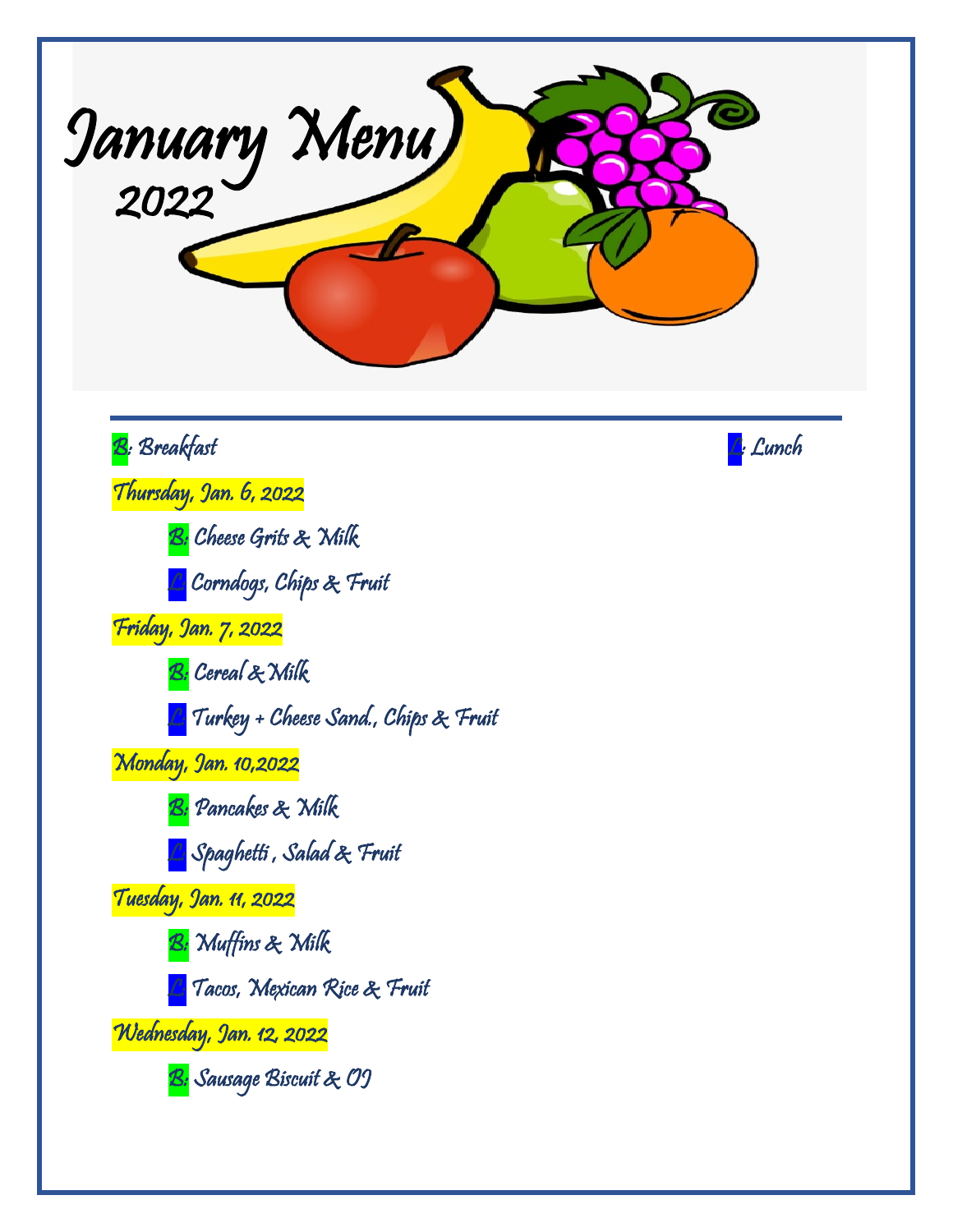<mark>C:</mark> Mac & Cheese, Green Beans & Fruit Thursday, Jan. 13, 2022 B: Pop Tarts & Wilk L: PB & J or Turkey Sand, Carrots + Celery sticks & Fruit Friday, Jan.14, 2022 B: Cereal & Milk L: LOC or BYOL Monday, Jan 17, 2022 Dr.Martin Luther King Junior Day- NO SCHOOL Tuesday, Jan. 18, 2022 B: Waffle & Milk L: Nacho Bar, Salad & Fruit Wednesday, Jan. 19, 2022 <mark>B:</mark> Oatmeal Bar & Milk L: Chicken Alfredo, Broccoli & Fruit Thursday, Jan. 20, 2022 B: Biscuits + Jelly & OJ <mark>L:</mark> Hot Dog, Chips & Fruit Friday, Jan. 21, 2022 B: Cereal + Milk <mark>C:</mark> LOC or BYOL